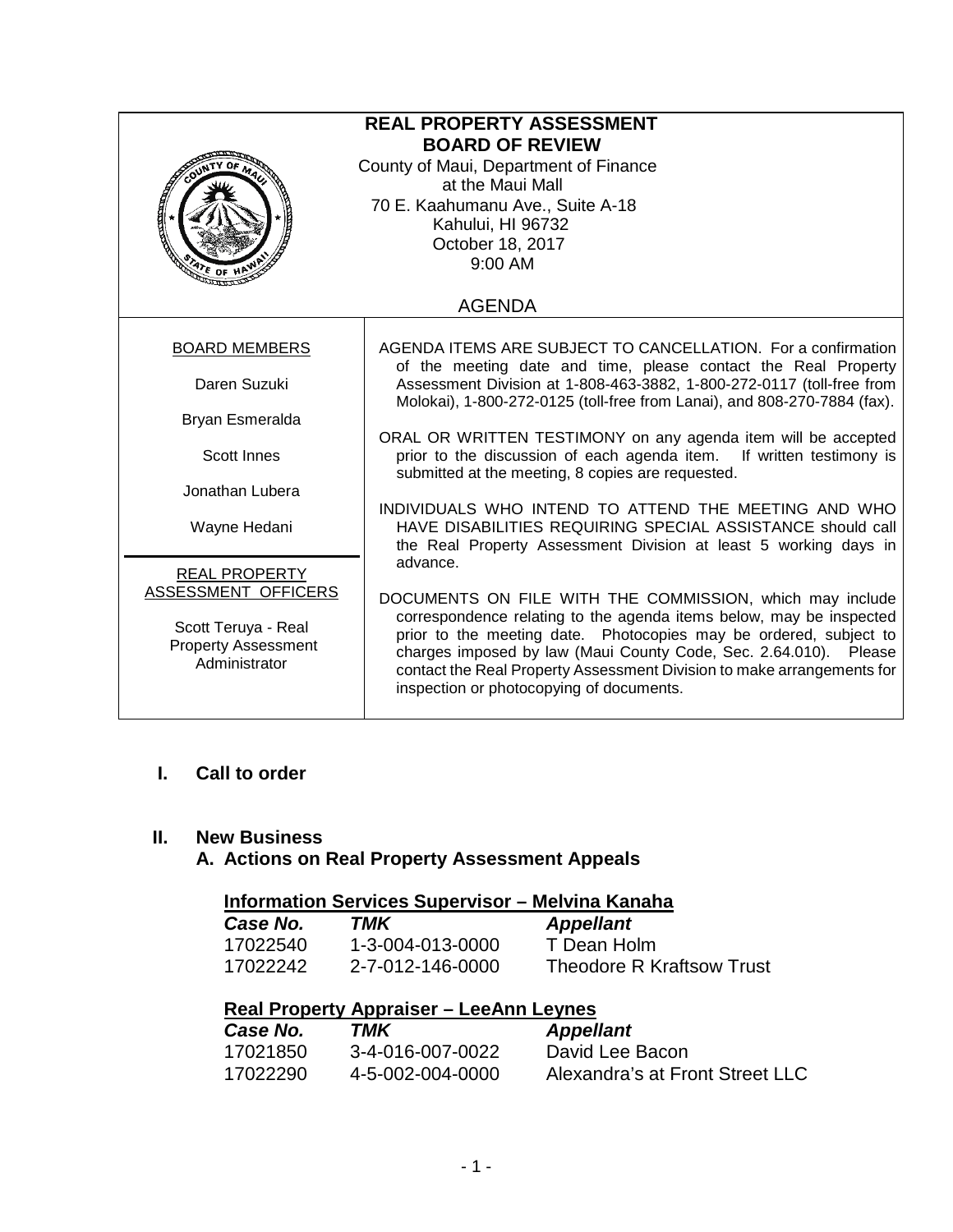## **Real Property Appraiser – Arielle Obrero**

| Case No. | TMK              | <b>Appellant</b>            |
|----------|------------------|-----------------------------|
| 16018074 | 2-8-004-039-0000 | William Merwin Trust (2016) |
| 17021886 | 2-8-004-039-0000 | William Merwin Trust (2017) |
| 16018100 | 2-8-004-040-0000 | William Merwin Trust (2016) |
| 17021885 | 2-8-004-040-0000 | William Merwin Trust (2017) |

#### **Real Property Appraiser – Dreu DeCastro**

| Case No. | TMK                                        | <b>Appellant</b>        |
|----------|--------------------------------------------|-------------------------|
|          | 17022344  2-5-001-014-0000                 | Alexander & Baldwin LLC |
|          | 17022348  2-5-001-015-0000                 | Alexander & Baldwin LLC |
| 17022349 | 2-5-002-005-0000                           | A & B-Hawaii Inc        |
| 17022350 | 2-5-002-006-0000                           | A & B-Hawaii Inc        |
| 17022351 | 2-5-002-011-0000                           | A & B-Hawaii Inc        |
|          | 17022352 2-5-003-006-0000 A & B-Hawaii Inc |                         |
| 17022353 | 2-5-004-013-0000                           | A & B-Hawaii Inc        |
|          | 17022354  2-5-004-035-0000                 | A & B-Hawaii Inc        |
|          | 17022355 2-5-004-046-0000 A & B-Hawaii Inc |                         |
|          | 17022357  2-5-005-005-0000                 | A & B-Hawaii Inc        |
| 17022358 | 2-5-005-006-0000                           | A & B-Hawaii Inc        |
|          | 17022359  2-5-005-007-0000                 | A & B-Hawaii Inc        |
|          | 17022371  2-5-005-012-0000                 | Alexander & Baldwin LLC |
| 17022373 | 2-5-005-013-0000                           | Alexander & Baldwin LLC |
| 17022374 | 2-5-005-026-0000                           | A & B-Hawaii Inc        |
|          | 17022375  2-5-005-027-0000                 | A & B-Hawaii Inc        |
| 17022376 | 2-5-005-028-0000                           | A & B-Hawaii Inc        |
|          | 17022377  2-5-005-053-0000                 | A & B-Hawaii Inc        |
|          | 17022322  2-5-005-054-0000                 | Alexander & Baldwin LLC |
|          |                                            | Alexander & Baldwin LLC |
|          | 17022329 3-8-001-072-0001                  | A & B Properties Inc.   |
|          |                                            |                         |

#### **Real Property Appraiser – James Kurokawa**

| Case No. | TMK              | <b>Appellant</b>                       |
|----------|------------------|----------------------------------------|
| 16021747 | 2-1-007-095-0024 | <b>GWS 2012 Makena Residence Trust</b> |
| 17022347 | 3-8-003-025-0000 | Alexander & Baldwin LLC                |
| 17022299 | 3-9-001-075-0069 | <b>Marion J Starr Co-Trustee</b>       |
| 16021683 | 3-9-001-075-0072 | <b>Pikake Rentals LP</b>               |
| 17021796 | 3-9-004-023-0011 | <b>Gary Rand Trust</b>                 |
| 17021944 | 3-9-005-006-0040 | George Ruiz                            |

### **Real Property Appraiser – Seiko Machida**

| Case No. | TMK              | <b>Appellant</b>        |
|----------|------------------|-------------------------|
| 17022323 | 3-7-003-002-0000 | A & B-Hawaii Inc        |
| 17022324 | 3-7-009-014-0000 | A & B Properties Inc    |
| 17022325 | 3-7-009-029-0000 | A & B Properties Inc    |
| 17022326 | 3-7-011-013-0000 | Alexander & Baldwin LLC |
|          |                  |                         |